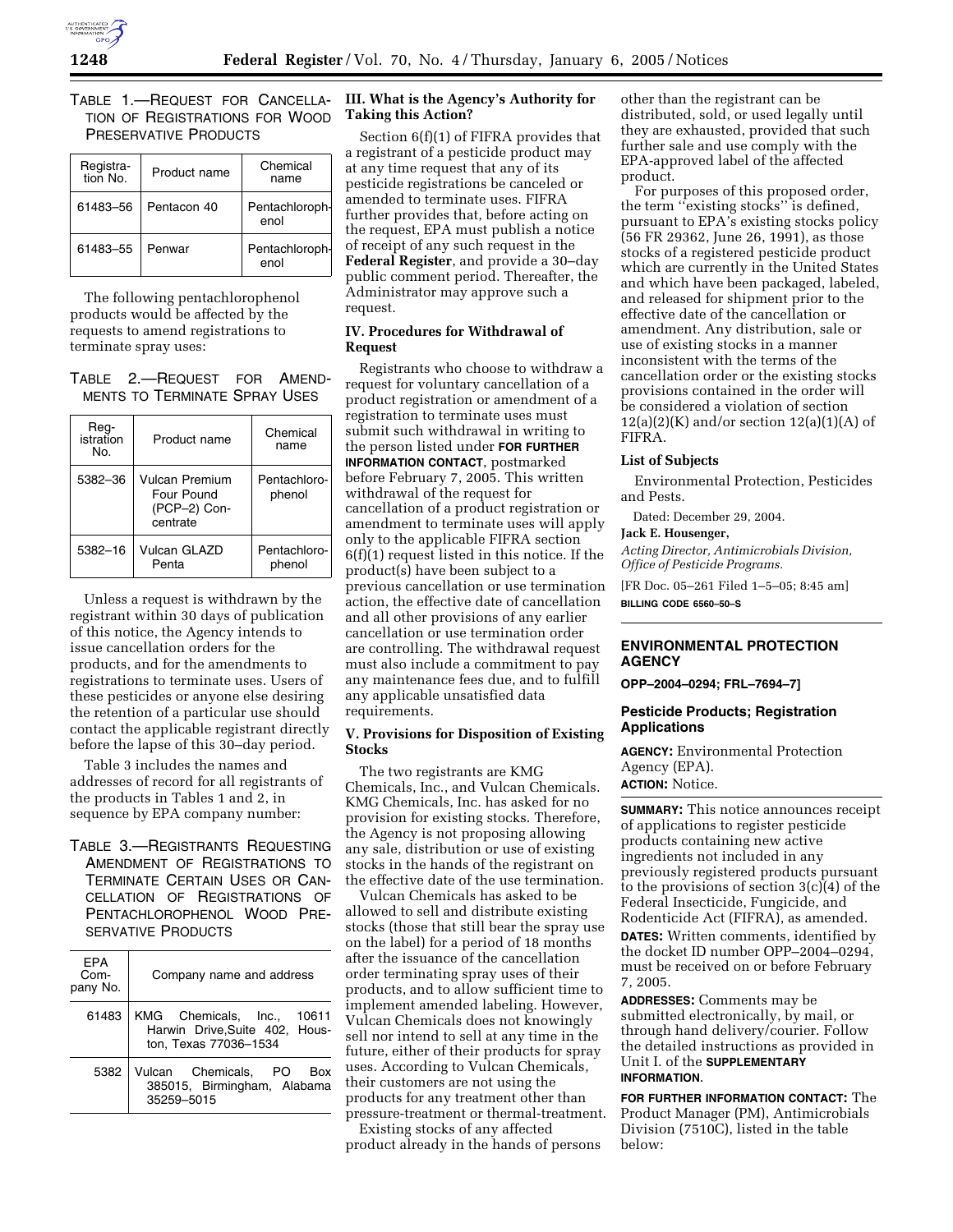| <b>Product Manager</b>    | Telephone number/e-mail address           | Mailing address                                                                                                                                                       | File symbol                                                                                         |  |  |
|---------------------------|-------------------------------------------|-----------------------------------------------------------------------------------------------------------------------------------------------------------------------|-----------------------------------------------------------------------------------------------------|--|--|
| Velma Noble (PM 31)       | (703) 308-6233; noble.velma@epa.gov.      | Antimicrobials Division<br>(7510C), Office of Pes-<br>ticides, Environmental Pro-<br>tection Agency, 1200 Penn-<br>sylvania Ave., NW., Wash-<br>ington, DC 20460-0001 | 75680-R<br>3090-EEN<br>6836-EIG<br>6836-EIU<br>5185-UOO:<br>74234-R                                 |  |  |
| Marshall Swindell (PM 33) | (703) 308-6341; swindell.marshall@epa.gov | Do.                                                                                                                                                                   | 1258-REUT<br>39967-UO<br>2693-ERU<br>2693-ERL<br>2214-RT<br>49403-GN<br>49403-EO<br>43813-ET        |  |  |
| Adam Heyward (PM 34)      | $(703)$ 308-6422; heyward.adam@epa.gov    | Do.                                                                                                                                                                   | 75269-E (MUP);<br>75799-R (MUP)<br>75799-E (EP)<br>43813-GG (MUP)<br>43813-GU (EP)<br>43813-GL (EP) |  |  |

#### **SUPPLEMENTARY INFORMATION:**

#### **I. General Information**

### *A. Does this Action Apply to Me?*

You may be potentially affected by this action if you manufacture antimicrobial pesticides. The following use patterns are included in this notice: Wood preservatives, preservatives for paints, adhesives, coatings, material preservative for treated articles, manufacturing use products (MUPs) for making antifouling paint products, antifouling boat bottom paint, residential mold and mildew control, medical waste treatment, and cooling towers. Potentially affected entities may include, but are not limited to:

• Food manufacturing (NAICS 311) • Pesticide manufacturing (NAICS

32532).

This listing is not intended to be exhaustive, but rather provides a guide for readers regarding entities likely to be affected by this action. Other types of entities not listed in the table could also be affected. The North American Industrial Classification System (NAICS) codes have been provided to assist you and others in determining whether this action might apply to certain entities. If you have any questions regarding the applicability of this action to a particular entity, consult the person listed under **FOR FURTHER INFORMATION CONTACT**.

### *B. How Can I Get Copies of this Document and Other Related Information?*

1. *Docket*. EPA has established an official public docket for this action under docket identification (ID) number OPP–2004–0294. The official public

docket consists of the documents specifically referenced in this action, any public comments received, and other information related to this action. Although a part of the official docket, the public docket does not include Confidential Business Information (CBI) or other information whose disclosure is restricted by statute. The official public docket is the collection of materials that is available for public viewing at the Public Information and Records Integrity Branch (PIRIB), Rm. 119, Crystal Mall #2, 1801 S. Bell Street, Arlington, VA 22202. This docket facility is open from 8:30 a.m. to 4 p.m., Monday through Friday, excluding legal holidays. The docket telephone number is (703) 305–5805.

2. *Electronic access*. You may access this **Federal Register** document electronically through the EPA Internet under the ''**Federal Register**'' listings at *http://www.epa.gov/fedrgstr/*.

An electronic version of the public docket is available through EPA's electronic public docket and comment system, EPA Dockets. You may use EPA Dockets at *http://www.epa.gov/edocket/* to submit or view public comments, access the index listing of the contents of the official public docket, and to access those documents in the public docket that are available electronically. Once in the system, select ''search,'' then key in the appropriate docket ID number.

Certain types of information will not be placed in the EPA Dockets. Information claimed as CBI and other information whose disclosure is restricted by statute, which is not included in the official public docket, will not be available for public viewing

in EPA's electronic public docket. EPA's policy is that copyrighted material will not be placed in EPA's electronic public docket but will be available only in printed, paper form in the official public docket. To the extent feasible, publicly available docket materials will be made available in EPA's electronic public docket. When a document is selected from the index list in EPA Dockets, the system will identify whether the document is available for viewing in EPA's electronic public docket. Although not all docket materials may be available electronically, you may still access any of the publicly available docket materials through the docket facility identified in Unit I.B.1. EPA intends to work towards providing electronic access to all of the publicly available docket materials through EPA's electronic public docket.

For public commenters, it is important to note that EPA's policy is that public comments, whether submitted electronically or in paper, will be made available for public viewing in EPA's electronic public docket as EPA receives them and without change, unless the comment contains copyrighted material, CBI, or other information whose disclosure is restricted by statute. When EPA identifies a comment containing copyrighted material, EPA will provide a reference to that material in the version of the comment that is placed in EPA's electronic public docket. The entire printed comment, including the copyrighted material, will be available in the public docket.

Public comments submitted on computer disks that are mailed or delivered to the docket will be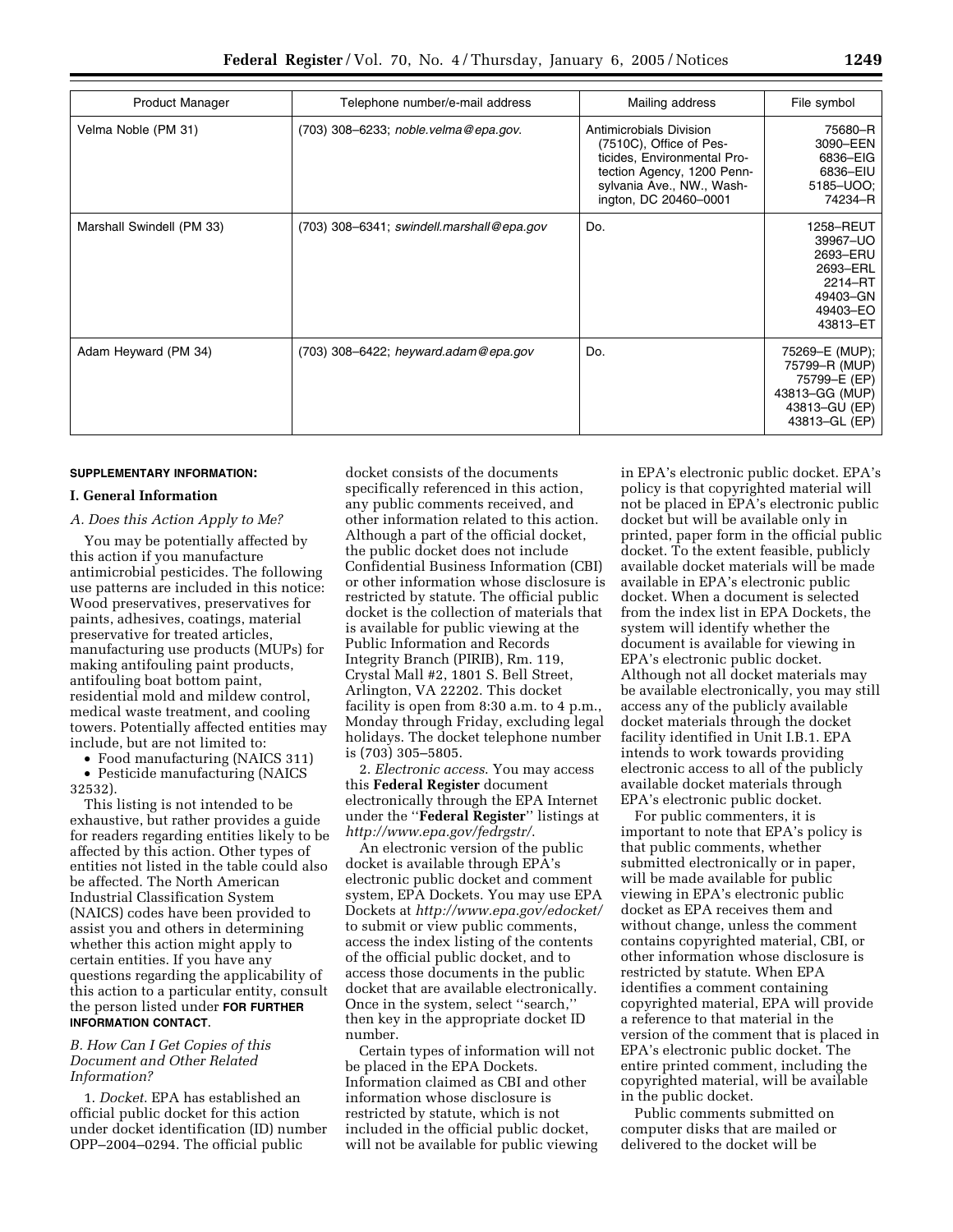transferred to EPA's electronic public docket. Public comments that are mailed or delivered to the Docket will be scanned and placed in EPA's electronic public docket. Where practical, physical objects will be photographed, and the photograph will be placed in EPA's electronic public docket along with a brief description written by the docket staff.

#### *C. How and To Whom Do I Submit Comments?*

You may submit comments electronically, by mail, or through hand delivery/courier. To ensure proper receipt by EPA, identify the appropriate docket ID number in the subject line on the first page of your comment. Please ensure that your comments are submitted within the specified comment period. Comments received after the close of the comment period will be marked ''late.'' EPA is not required to consider these late comments. If you wish to submit CBI or information that is otherwise protected by statute, please follow the instructions in Unit I.D. Do not use EPA Dockets or e-mail to submit CBI or information protected by statute.

1. *Electronically*. If you submit an electronic comment as prescribed in this unit, EPA recommends that you include your name, mailing address, and an email address or other contact information in the body of your comment. Also include this contact information on the outside of any disk or CD ROM you submit, and in any cover letter accompanying the disk or CD ROM. This ensures that you can be identified as the submitter of the comment and allows EPA to contact you in case EPA cannot read your comment due to technical difficulties or needs further information on the substance of your comment. EPA's policy is that EPA will not edit your comment, and any identifying or contact information provided in the body of a comment will be included as part of the comment that is placed in the official public docket, and made available in EPA's electronic public docket. If EPA cannot read your comment due to technical difficulties and cannot contact you for clarification, EPA may not be able to consider your comment.

i. *EPA Dockets*. Your use of EPA's electronic public docket to submit comments to EPA electronically is EPA's preferred method for receiving comments. Go directly to EPA Dockets at *http://www.epa.gov/edocket/*, and follow the online instructions for submitting comments. Once in the system, select ''search,'' and then key in docket ID number OPP–2004–0294. The system is an ''anonymous access''

system, which means EPA will not know your identity, e-mail address, or other contact information unless you provide it in the body of your comment.

ii. *E-mail*. Comments may be sent by e-mail to *opp-docket@epa.gov*, Attention: Docket ID Number OPP– 2004–0294. In contrast to EPA's electronic public docket, EPA's e-mail system is not an ''anonymous access'' system. If you send an e-mail comment directly to the docket without going through EPA's electronic public docket, EPA's e-mail system automatically captures your e-mail address. E-mail addresses that are automatically captured by EPA's e-mail system are included as part of the comment that is placed in the official public docket, and made available in EPA's electronic public docket.

iii. *Disk or CD ROM*. You may submit comments on a disk or CD ROM that you mail to the mailing address identified in Unit I.C.2. These electronic submissions will be accepted in WordPerfect or ASCII file format. Avoid the use of special characters and any form of encryption.

2. *By mail*. Send your comments to: Public Information and Records Integrity Branch (PIRIB), Office of Pesticide Programs (OPP), Environmental Protection Agency (7502C), 1200 Pennsylvania Ave., NW., Washington, DC 20460–0001, Attention: Docket ID Number OPP–2004–0294.

3. *By hand delivery or courier*. Deliver your comments to: Public Information and Records Integrity Branch (PIRIB), Office of Pesticide Programs (OPP), Environmental Protection Agency, Rm. 119, Crystal Mall #2, 1801 S. Bell S., Arlington, VA 22202, Attention: Docket ID Number OPP–2004–0294. Such deliveries are only accepted during the docket's normal hours of operation as identified in Unit I.B.1.

## *D. How Should I Submit CBI to the Agency?*

Do not submit information that you consider to be CBI electronically through EPA's electronic public docket or by e-mail. You may claim information that you submit to EPA as CBI by marking any part or all of that information as CBI (if you submit CBI on disk or CD ROM, mark the outside of the disk or CD ROM as CBI and then identify electronically within the disk or CD ROM the specific information that is CBI). Information so marked will not be disclosed except in accordance with procedures set forth in 40 CFR part 2.

In addition to one complete version of the comment that includes any information claimed as CBI, a copy of the comment that does not contain the

information claimed as CBI must be submitted for inclusion in the public docket and EPA's electronic public docket. If you submit the copy that does not contain CBI on disk or CD ROM, mark the outside of the disk or CD ROM clearly that it does not contain CBI. Information not marked as CBI will be included in the public docket and EPA's electronic public docket without prior notice. If you have any questions about CBI or the procedures for claiming CBI, please consult the person listed under **FOR FURTHER INFORMATION CONTACT**.

*E. What Should I Consider as I Prepare My Comments for EPA?*

You may find the following suggestions helpful for preparing your comments:

1. Explain your views as clearly as possible.

2. Describe any assumptions that you used.

3. Provide copies of any technical information and/or data you used that support your views.

4. If you estimate potential burden or costs, explain how you arrived at the estimate that you provide.

5. Provide specific examples to illustrate your concerns.

6. Offer alternative ways to improve the registration activity.

7. Make sure to submit your comments by the deadline in this notice.

8. To ensure proper receipt by EPA, be sure to identify the docket ID number assigned to this action in the subject line on the first page of your response. You may also provide the name, date, and **Federal Register** citation.

### **II. Registration Applications**

EPA received applications as follows to register pesticide products containing active ingredients not included in any previously registered products pursuant to the provision of section 3(c)(4) of FIFRA. Notice of receipt of these applications does not imply a decision by the Agency on the applications.

### *Products Containing Active Ingredients Not Included in any Previously Registered Products*

1. *File symbol*: 75680–R. *Applicant*: Rutherford Chemicals. *Contact:* The Acta Group 1203 Nineteenth St., NW., Suite 300, Washington, DC 20036–2401. *Product Name*: Rutherford Cetyl Pyridinium Chloride. *Type of Product*: Indoor preservative and protectant. *Active Ingredient*: Cetyl Pyridinium Chloride (CPC) at 97.8%. *Proposed classification/Use:* None. For use on leather and leather products and processing liquors, paints, textiles and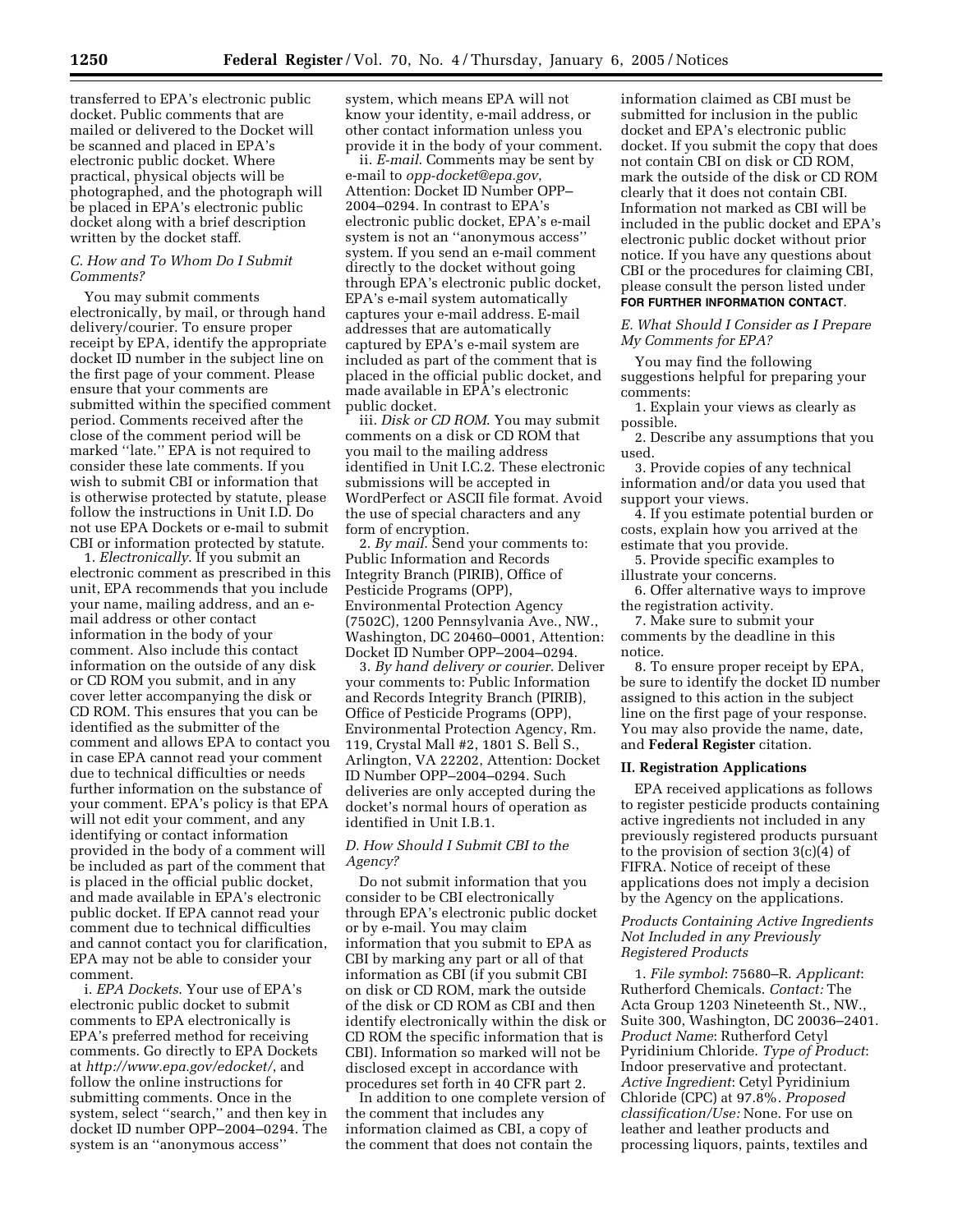fibers of, paper and paper products and resin emulsions.

2. *File symbol*: 3090–EEN. *Applicant*: Sanitized, Inc. *Contact*: Steward Klein, P.O. Box 2211, New Preston, CT 06777. *Product Name*: T99-19. *Type of Product*: Textile treatment. *Active Ingredient*: Dimetyl tetradecyl-[3-(trimethoxy silyl) propyl] ammonium chloride at 40%. *Proposed classification/Use:* None. For treatment on textiles products.

3. *File symbol*: 6836–EIG. *Applicant*: Lonza. *Contact*: Eliot Harrison 122 C St., NW., Suite 740, Washington, DC 20001 *Product Name*: Lonzabac 12. *Type of Product*: Antimicrobial. *Active Ingredient*: Bis (3 aminopropyl) dodecylamine.at 91.4%. *Proposed classification/Use:* None. For treatment of hard non-porous in industrial and institutional sites.

4. *File symbol*: 6836–EIU. *Applicant*: Lonza. *Contact*: Eliot Harrison 122 C St., NW., Suite 740, Washington, DC 20001 *Product Name*: Lonzabac Formulation LNZ-64. *Type of Product*: Disinfectant. *Active Ingredient*: Bis (3 aminopropyl) dodeclamine at 4.86%. *Proposed classification/Use:* None. For use in industrial and institutional sites on hard non-porous surfaces.

5. *File symbol*: 5185–UOO. *Applicant*: Bio-Lab Inc. *Contact*: Mark Jernigan, P.O. Box 300002 Lawrenceville, GA 30049–1002. *Product Name*: Bellacide 350. *Type of Product*: Algicide, bactericide, fungicide. *Active Ingredient*: Tributyl tetradecyl phosphonium chloride at 50%. *Proposed classification/Use:* None. For recirculating cooling water and process water systems.

6. *File symbol*: 74234–R. *Applicant*: Intralytix, Inc. *Contact*: Eliot Harrison, 122 C St., NW., Suite 740, Washington, DC 2000. *Product Name*: LMP-102. *Type of Product*: Non-food contact sanitizer. *Active Ingredient*: Listeria Specific Bacteriophages. *Proposed classification/ Use:* None. For use as a sanitizer in food processing and handling facilities.

7. *File Symbol*: 43813–ET. *Applicant*: William Goodwine, Janssen Pharmaceutical, Inc., Plant and Material Protection Division, 1125 Trenton-Harbourton Road, Titusville, NJ 08560– 0200. *Product Name*: Econea Technical. *Type of Product*: Manufacturing Use Product (MUP). *Active Ingredient*: 1*H*-Pyrrole-3-carbonitrile, 4-bromo-2-(4 chlorophenyl)-5-trifluoromethyl at 93.2%. *Proposed classification/Use:* None. For use as an antifoulant paint product.

8. *File symbol*: 1258–REUT. *Applicant*: Arch Chemical Co. *Contact*: Gary Schifilliti, 1955 Lake Park Drive, Smyrna, Georgia 30080. *Product Name*: Copper Omadine Powder AF. *Type of* 

*Product*: MUP. *Active Ingredient*: Copper 2-Pyridinethiol-1-Oxide at 85%. *Proposed classification/Use:* None. For use as an antifoulant paint product.

9. *File Symbol*: 11350–GL. *Applicant*: Sigma Coatings USA BV, Box 816, Harvey, LA 70059. *Product Name*: Sigma Nexxium 20 Antifouling. *Type of Product*: Antifoulant. *Active Ingredient*: Contains 3.4% of the active ingredient described in 43813–ET. *Proposed classification/Use:* None. For use as an antifoulant paint product.

10. *File Symbol*: 2214–RT. *Applicant*: Tetra Industries, Inc., 25025 I-45 North The Woodlands, TX 77380. *Product Name*: Damprid. *Type of Product*: Residential mold and mildew product. *Active Ingredient*: Calcium chloride at 82%. *Proposed classification/Use:* None. For use on mold and mildew.

11. *File Symbol*: 49403–GN. *Applicant*: Clariant Corporation, 4000 Monroe Road, Charlotte, NC 28205. *Product Name*: JMAC Composite PG Technical. *Type of Product*: Manufacturing Use Only Product. *Active Ingredient*: Silver chloride coated titanium dioxide at 100%. *Proposed classification/Use:* None. For products to be applied to adhesives, sealants, fibers, plastics, coatings.

12. *File Symbol*: 49403–EO. *Applicant*: Clariant Corporation, 4000 Monroe Road, Charlotte, NC 2820. *Product Name*: JMAC Composite PG. *Type of Product*: Material preservatives. *Active Ingredient*: Silver chloride treated titanium dioxide at 100%. *Proposed classification/Use:* None. For material preservative; for adhesives, sealants, fibers, plastics, coatings, films.

13. *File Symbol*: 39967–UO. *Applicant*: Lanxess Corporation, 100 Bayer Road, Pittsburg, PA 15025. *Product Name*: Preventol A5-S. *Type of Product*: Manufacturing use product. *Active Ingredient*: Methanesulfenamide, 1,1-dichloro-*N*-((dimethylamino)-1 fluoro-*N*-(methylphenyl) at 98.1% (tolyfluanid). *Proposed classification/ Use:* None. For use as an antifoulant paint product.

14. *File Symbol*: 2693–ERU. *Applicant*: International Paint, Inc., 2270 Morris Avenue, Union, NJ 07083. *Product Name*: Micron Extra P - Blue. *Type of Product*: Antifoulant. *Active Ingredient*: Contains 1.96% of the active ingredient in 39967–UO described above (tolyfluanid). *Proposed classification/Use:* None. For use as an antifoulant paint product.

15. *File Symbol*: 2693–ERL. *Applicant*: International Paint, Inc., 2270 Morris Avenue, Union, NJ 07083. *Product Name*: Ultra P - Blue. *Type of Product*: Antifoulant. *Active Ingredient*: Contains 1.64% of the active ingredient

in 39967–UO described above (tolyfluanid). *Proposed classification/ Use:* None. For use as an antifoulant paint product.

16. File symbol: 75269–E (MUP). *Applicant*: Keller and Heckman LLP, US Agent for Rutgers Organics GmbH, 1001 G St., NW., Suite 500 West, Washington, DC 20001. *Product Name*: Impralit KDS. *Type of Product*: Wood Preservative. *Active Ingredient*: Polymeric betaine at 5.54%. *Proposed classification/Use:* None. For use on wood.

17. *File symbol*: 75799–R (MUP). *Applicant*: Akzo Nobel Functional Chemicals LLC, 5555 Spalding Drive, Suite 100, Norcross, GA 30092. Product Name: PXTS Technical. *Type of Product*: Wood Preservative. *Active ingredient*: Polyxylenol Tetrasulfide (PXTS) at 80.5%. *Proposed classification/Use:* None. For use on wood.

18. *File symbol*: 75799–E–(EP). *Applicant*: Akzo Nobel Functional Chemicals LLC, 5555 Spalding Drive, Suite 100, Norcross, Georgia 30092. *Product Name*: PXTS Blend D (EP) 115. *Type of Product*: Wood Preservative *Active ingredient*: Polyxylenol Tetrasulfide (PXTS) at 53.9%. *Proposed classification/Use:* None. For use on wood.

19. *File symbol*: 43813–GG. *Applicant*: William Goodwine, Janssen Pharmaceutical, Inc., Plant and Material Protection Division, 1125 Trenton-Harbourton Road, Titusville, NJ 08560– 0200. *Product Name*: Bethoguard Technical. *Type of Product*: Wood Preservative. *Active Ingredient*: 3- (Benzo[b]thiophen-2yl)-5,6-dihydro-1,4,2-oxathiazine,4-oxide at 96.6%. *Proposed classification/Use:* None. For use on wood.

20. *File symbol*: 43813–GU. *Applicant*: William Goodwine, Janssen Pharmaceutical, Inc., Plant and Material Protection Division, 1125 Trenton-Harbourton Road, Titusville, NJ 08560– 0200. *Product Name*: Bethoguard. *Type of Product*: Wood Preservative. *Active Ingredient*: 3-(Benzo[b]thiophen-2yl)- 5,6-dihydro-1,4,2-oxathiazine,4-oxide at 96.6%. *Proposed classification/Use:* None. For Use on wood.

21. *File symbol*: 43813–GL. *Applicant*: William Goodwine, Janssen Pharmaceutical, Inc., Plant and Material Protection Division, 1125 Trenton-Harbourton Road, Titusville, NJ 08560– 0200. *Product Name*: Bethoguard 300 SC. *Type of Product*: Wood Preservative. *Active Ingredient*: 3-(Benzo[b]thiophen-2yl)-5,6-dihydro-1,4,2-oxathiazine,4 oxide at 31.1%. *Proposed classification/ Use:* None. For use on wood.